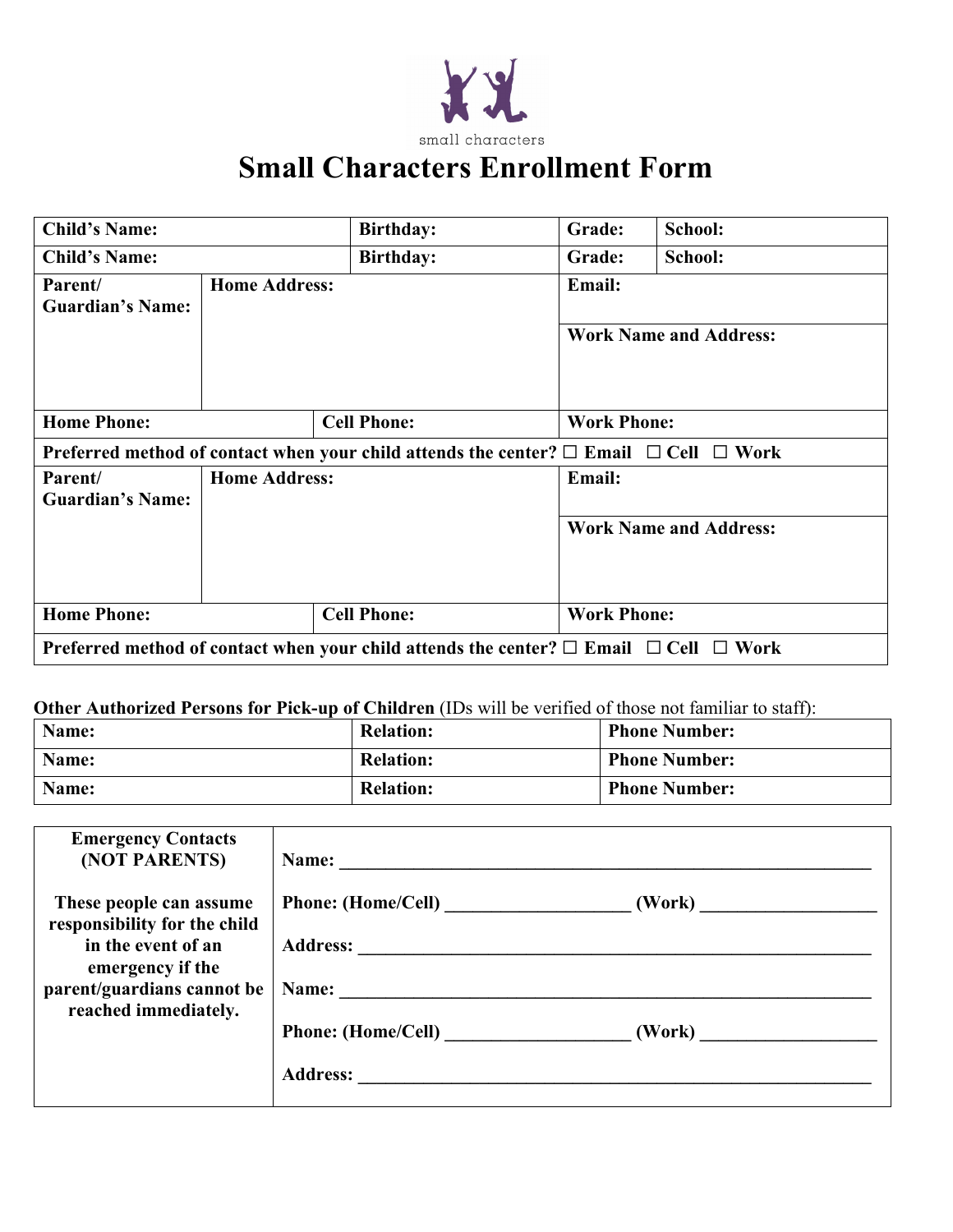

| <b>EMERGENCY/MEDICAL</b><br><b>INFORMATION</b>                                               |  |
|----------------------------------------------------------------------------------------------|--|
| <b>Allergies, Chronic Medical</b><br><b>Conditions &amp;</b><br><b>Immunization History:</b> |  |
| <b>Primary Hospital Name,</b><br><b>Address and</b><br><b>Phone Number:</b>                  |  |
| <b>Physician Name, Address</b><br>and Phone Number:                                          |  |
| <b>Dentist Name, Address and</b><br><b>Phone Number:</b>                                     |  |

#### **Payment Terms:**

Tuition payments are due prior to program start date each month. Payments may be made with cash, check, debit or credit.

By signing below, I affirm that I have the lawful right to enroll the child in the program(s), and that I am authorized to act on the child's behalf. Further, I consent that I have read and understand the Parent Handbook, and the Disciplinary Policy referenced therein, and I agree to comply with all relevant provisions of those documents. In addition, I have notified all authorized persons identified above of their responsibilities under the Parent Handbook and agree that I may be held responsible for the actions of any authorized person.

I hereby grant permission for Small Characters to take whatever steps necessary to secure emergency medical and/or surgical treatment for the above-named minor child while in the care of Small Characters.

#### **Consent / Release Agreement**

On behalf of the above-named minor child and as said child's legal representatives, I hereby release and agree to hold harmless the Small Characters and its representatives and agents from all claims or liability for damages and/or injuries to or incurred by said child in connection with any event or activity.

| <b>Print Name:</b>                         |                             |      |       |           |  |
|--------------------------------------------|-----------------------------|------|-------|-----------|--|
| Signature:                                 |                             |      | Date: |           |  |
| <b>OFFICE USE:</b><br><b>Date Enrolled</b> | <b>Email/Welcome Letter</b> | Scan | Copy  | <b>OB</b> |  |